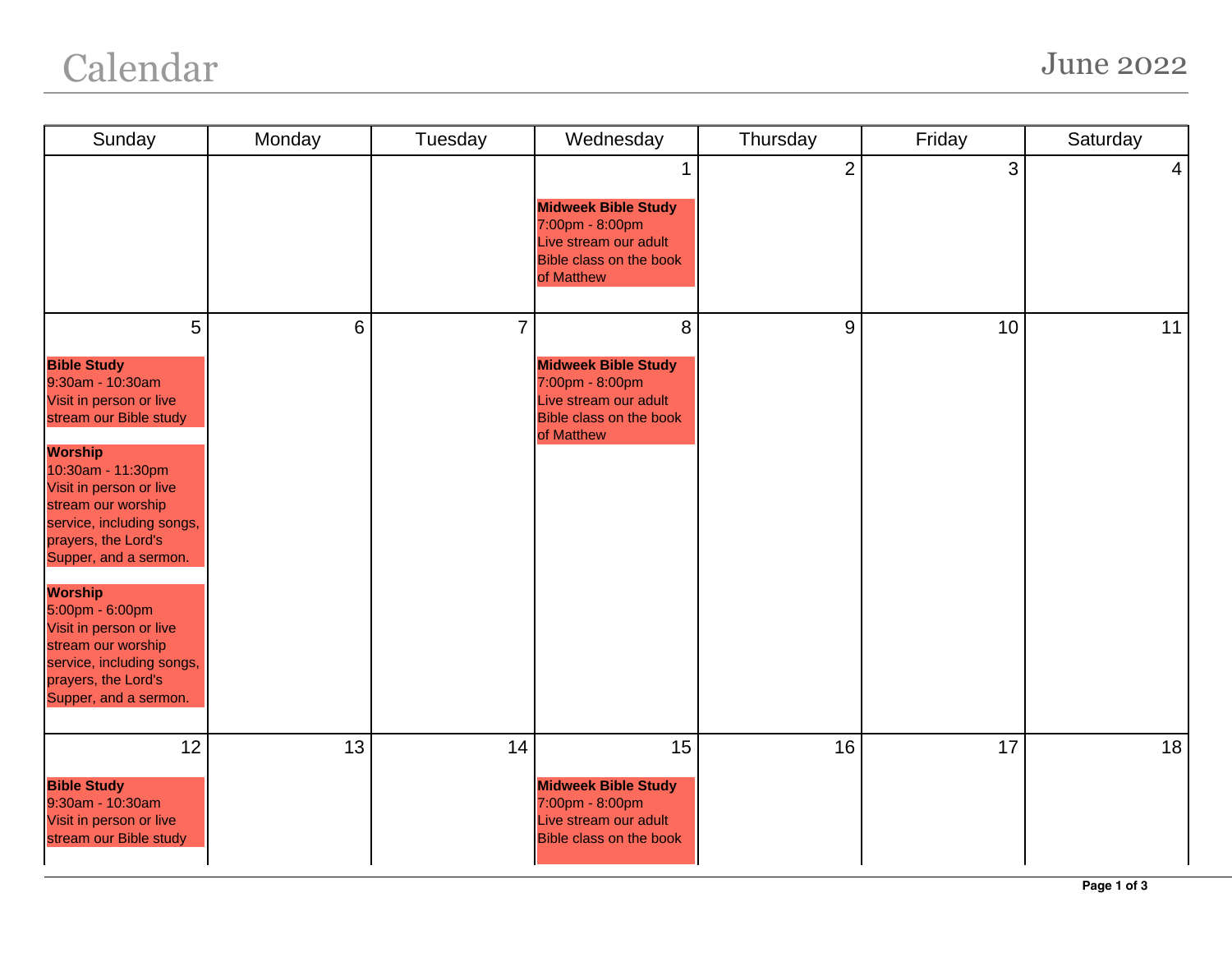|                                                                                                                                                                                                                                                                                                                                                                                                                                     |    |    | of Matthew                                                                                                             |    |    |    |
|-------------------------------------------------------------------------------------------------------------------------------------------------------------------------------------------------------------------------------------------------------------------------------------------------------------------------------------------------------------------------------------------------------------------------------------|----|----|------------------------------------------------------------------------------------------------------------------------|----|----|----|
| <b>Worship</b><br>10:30am - 11:30pm<br>Visit in person or live<br>stream our worship<br>service, including songs,<br>prayers, the Lord's<br>Supper, and a sermon.<br><b>Worship</b>                                                                                                                                                                                                                                                 |    |    |                                                                                                                        |    |    |    |
| 5:00pm - 6:00pm<br>Visit in person or live<br>stream our worship<br>service, including songs,<br>prayers, the Lord's<br>Supper, and a sermon.                                                                                                                                                                                                                                                                                       |    |    |                                                                                                                        |    |    |    |
| 19                                                                                                                                                                                                                                                                                                                                                                                                                                  | 20 | 21 | 22                                                                                                                     | 23 | 24 | 25 |
| <b>Bible Study</b><br>9:30am - 10:30am<br>Visit in person or live<br>stream our Bible study<br><b>Worship</b><br>10:30am - 11:30pm<br>Visit in person or live<br>stream our worship<br>service, including songs,<br>prayers, the Lord's<br>Supper, and a sermon.<br><b>Worship</b><br>5:00pm - 6:00pm<br>Visit in person or live<br>stream our worship<br>service, including songs,<br>prayers, the Lord's<br>Supper, and a sermon. |    |    | <b>Midweek Bible Study</b><br>7:00pm - 8:00pm<br>Live stream our adult<br><b>Bible class on the book</b><br>of Matthew |    |    |    |
| 26                                                                                                                                                                                                                                                                                                                                                                                                                                  | 27 | 28 | 29                                                                                                                     | 30 |    |    |
| <b>Bible Study</b><br>9:30am - 10:30am                                                                                                                                                                                                                                                                                                                                                                                              |    |    | <b>Midweek Bible Study</b><br>7:00pm - 8:00pm                                                                          |    |    |    |